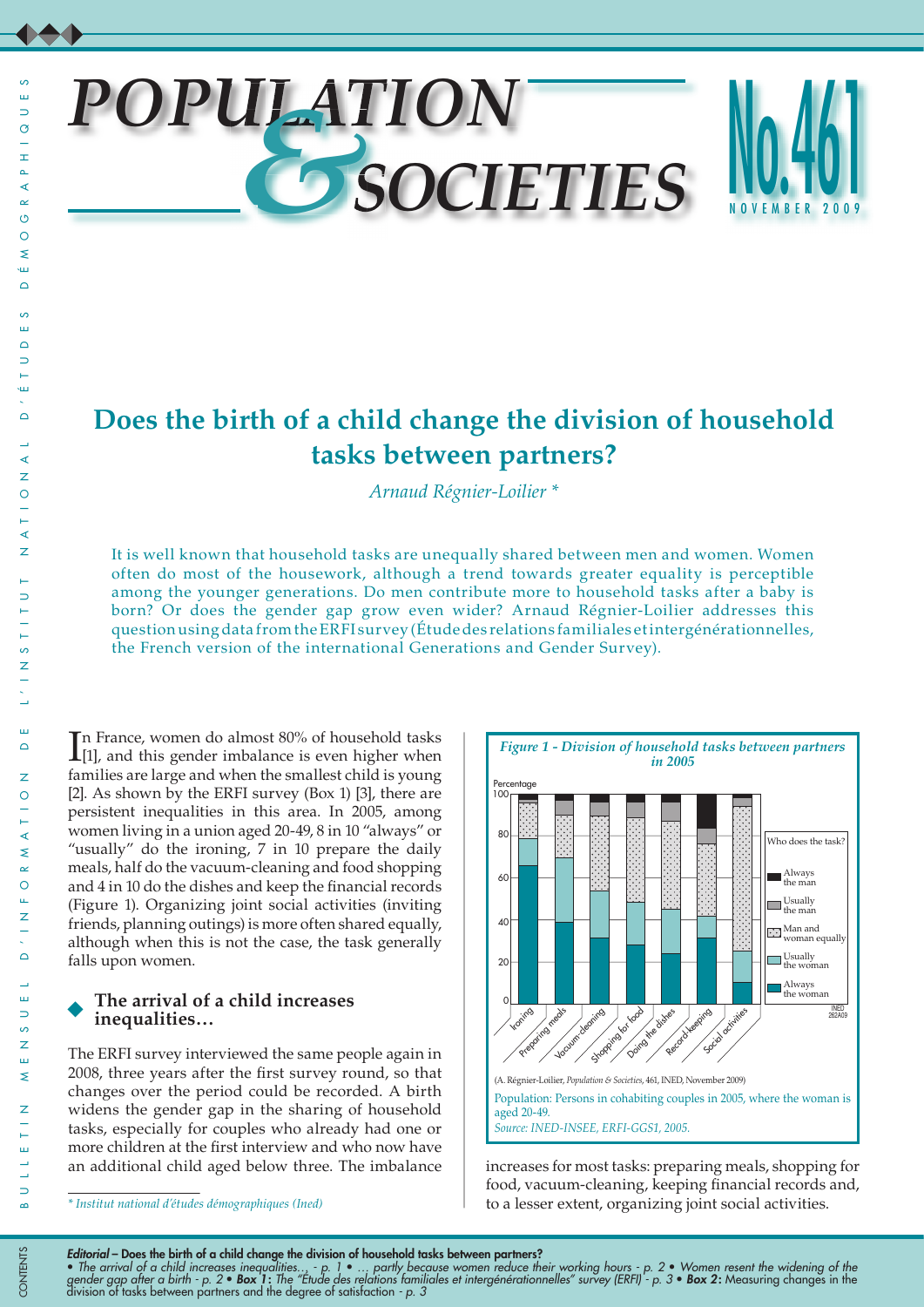Taking the case of meal preparation for example, (Figure 2), the division between partners did not change from 2005 to 2008 for couples who did not have another child between the two survey dates. We note, however, a large difference between childless women and mothers among these couples in 2005, with the 6 in 10 of the former "always" or "usually" preparing the meals, versus three-quarters of the latter. Among couples who had a child between the two survey dates, the proportion of women who "always" or "usually" prepare the meals rises from 51% to 58% for those with a first child, and from 72% to 77% for those with an additional child. A similar trend is observed for food shopping and vacuum-cleaning.



For record-keeping and ironing, on the other hand, only the arrival of a first child widens the gender gap. The proportion of couples where the woman "always" does the ironing, for example, increases from 57% to 66%. For the organization of joint social activities, it is the birth of a second or higher child which increases the gap, with the proportion of couples where the woman "always" does this task rising from 10% to 16%. For dish washing, the gap remains unchanged both for first and subsequent births.

# **… partly because women reduce their working hours**

The birth of a child obliges couples to adjust their work schedules, and this affects women in particular [4]: 25% of first-time mothers and 32% of mothers with an additional child gave up work or shortened their working hours between the two ERFI surveys (Figure 3). This may partly explain their increased share of domestic tasks. A change in employment status may also have an effect, whether or not a child has been born.

We sought to separate out the different factors and determine the influence of each, "all other things being equal" (Figure 4). First, we estimated the influence of the birth of a child without considering the effect of other factors, i.e. respondent's age, sex, division of the task in 2005, possible change in woman's employment status (reduced working hours or withdrawal from labour market). The arrival of a child, be it a first or additional birth, modifies the division of tasks between spouses in a direction that is "unfavourable" to the woman for all tasks except doing the dishes (Figure 4, one-dimensional model; see Box 2 for a definition of an "unfavourable" change). In the next step, we took the influence of these factors into account. The effect of a birth now becomes much weaker and non-significant for many tasks except ironing and keeping financial





records (Figure 4, "all other things being equal" model). The change in the woman's employment status, on the other hand, explains much of the change in household organization. If the woman shortens her working hours or leaves work, she more often takes over the most routine household tasks (preparing daily meals, doing the dishes).

# **Women resent the widening of the gender gap after a birth**

At each visit, the interviewer asked the respondent if she was satisfied with the way household tasks were shared between her and her spouse (see Boxes 1 and 2 for the measure of satisfaction). The least satisfied women are those whose spouses contribute practically nothing to household organization [5].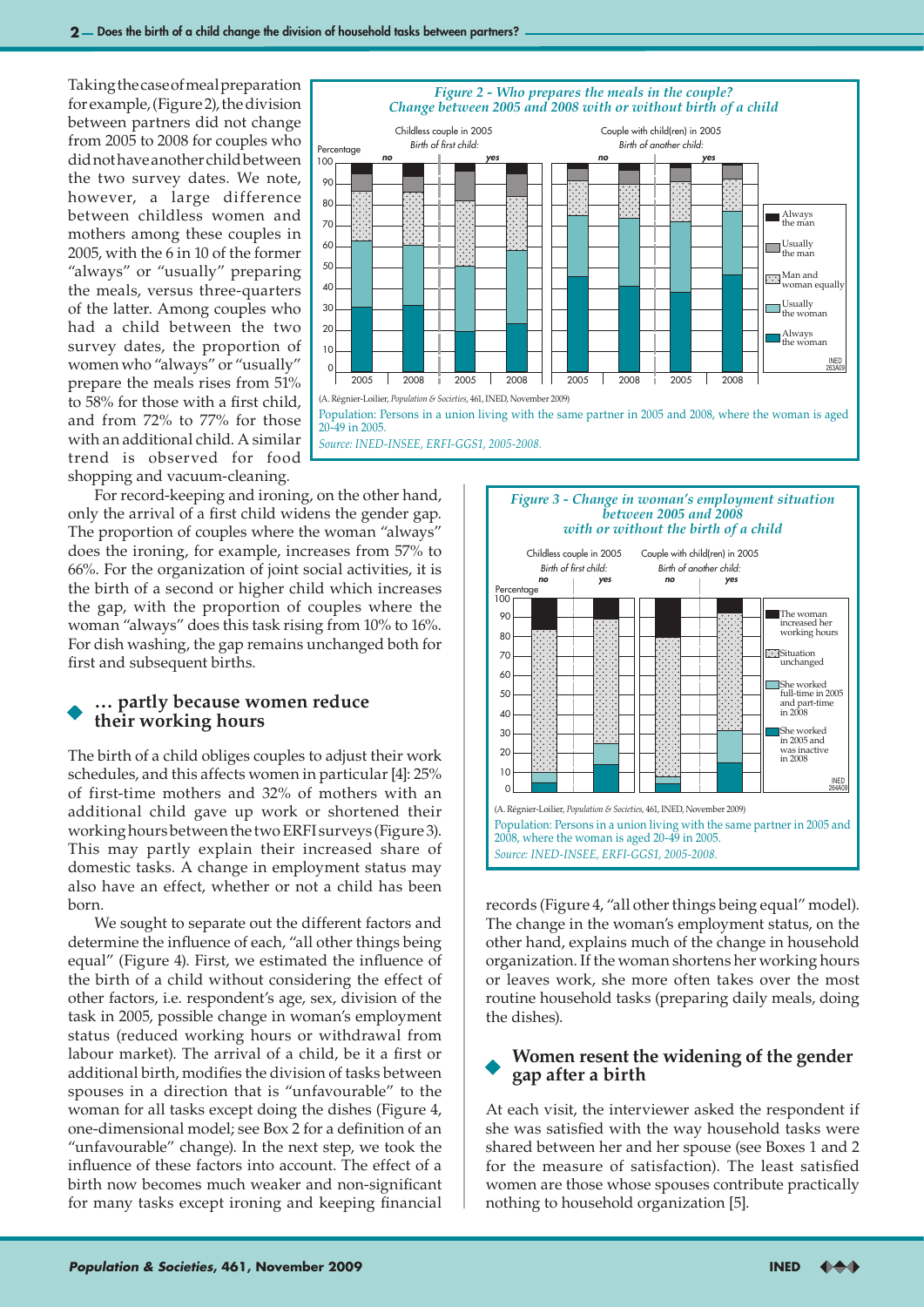## **The "Étude des relations familiales et intergénérationnelles" survey (ERFI)**

The ERFI survey is the French version of the European Generations and Gender Survey conducted in around twenty industrialized countries (www.unece.org). It comprises three rounds of interviews on the same sample of adults conducted at three year intervals. The first interviews were performed in 2005 by INED and INSEE. A total of 10,079 men and women aged 18-79 were asked about their employment status, family situation, domestic organization, fertility, relations with parents, etc. [3] (more information is available at www-erfi.ined.fr). Among the respondents in 2005, 88% agreed to be contacted again three years later for a second interview. In 2008, 6,576 people took part in the second survey round, while the remainder could not be interviewed for various reasons (loss of contact, refusal to take part, death, etc.) A third round is scheduled for 2011.

Domestic organization is measured in the ERFI survey by means of questions to determine who in the household does one or other task most frequently. The response categories are: "always me", "usually me", "me and my partner equally", "usually my partner", "always my partner", "always or usually other persons in the household", "always or usually someone not living in the household", "not applicable". Seven household tasks are covered: preparing daily meals, doing the dishes, shopping for food, ironing, vacuum-cleaning the house, paying bills and keeping financial records and last, organizing joint social activities.

The answers to the question "How satisfied are you with the division of household tasks between you and your partner/ spouse?" (score from 0 to 10, with 0 being "totally dissatisfied" and 10 "very satisfied") serve to measure the level of satisfaction regarding the way household tasks are shared by the couple.

The data from the first two survey waves were used to identify the changes occurring between 2005 and 2008 and to match them against changes in the respondents' family situations (in this case the birth of a child).

Since the aim is to measure the influence of a birth on domestic organization, we focus here exclusively on persons living with the same partner in 2005 and in 2008 (a change of partner may lead to a redefinition of task-sharing that is independent of the birth of a child). Only couples where the woman was still of childbearing age in 2005 (women aged 20- 49 in 2005) were taken into account. The The analysis is thus based on a sample of 2,164 couples, among whom 410 had a child between 2005 and 2008.

The level of satisfaction also varies according to the number of dependent children: while 30% of childless women gave a score of below 8 out of 10, the proportion was 40% for mothers of two children and almost 50% for mothers of three or more children. The number of children has no effect on men's level of satisfaction, however.

Women's dissatisfaction increases after the birth of a child, the first child especially, and the proportion who give a score of below 8 out of 10 rises from 24% to 32% (Figure 5). This trend is linked to the growing gender gap in the division of household tasks. The woman reports being "less satisfied" in 38% of cases where the change is not in her favour for at least three tasks, 18% when two tasks are concerned and 3% when there is no change in the division of tasks (Figure 6). On the other hand, women who did not have a child

Box 1 Box 2

# **Measuring changes in the division of tasks between partners and the degree of satisfaction**

To measure changes in domestic organization within the couple, we compare the same respondent's answers in 2005 with those given in 2008 for each household task. Three types of change are distinguished:

– "no change": for a given task, the answers are strictly identical on both dates;

– "unfavourable to the woman": the responses change between the two dates towards a more unfavourable situation for the woman;

– "unfavourable to the man": reverse situation.

Regarding changes in the level of satisfaction, we consider that:

– satisfaction is "identical" when the score given on both survey dates is the same or moves up or down by one point only;

– the woman is "less satisfied in 2008" if the score is at least two points below that of 2005;

– the woman is "more satisfied in 2008" if the score is at least two points above that of 2005.

# *Figure 4 - Probability that the division of tasks changed unfavourably for the woman between 2005 and 20008; role of a birth in the couple*

|                                           | Situation<br>in 2005<br>10      | 15 | 20       | 25      | 30              | Probability (%)<br>35<br>40 |
|-------------------------------------------|---------------------------------|----|----------|---------|-----------------|-----------------------------|
| <b>Ironing</b>                            | No children                     |    |          | $\odot$ | $_{\odot}$      |                             |
|                                           | Already one or<br>more children |    | ⊙        |         |                 |                             |
| <b>Preparing</b><br>meals                 | No children                     |    |          | ∩       | $\odot$         |                             |
|                                           | Already one or<br>more children |    | ∩        | $\odot$ |                 |                             |
| Vacuum-<br>cleaning                       | No children                     |    |          |         | $_{\odot}$<br>∩ |                             |
|                                           | Already one or<br>more children |    |          | ∩       | $\odot$         |                             |
| <b>Shopping</b><br>for food               | No children                     |    |          | ∩       |                 |                             |
|                                           | Already one or<br>more children |    |          |         | $\odot$         |                             |
| Doing<br>the dishes                       | No children                     |    |          |         |                 | ∩                           |
|                                           | Already one or<br>more children |    |          | ◯<br>∩  |                 |                             |
| Record-<br>keeping                        | No children                     |    |          |         |                 | $\odot$ $\odot$             |
|                                           | Already one or<br>more children |    |          | $\odot$ |                 |                             |
| Social<br><i><u><b>activities</b></u></i> | No children                     |    | ∩        |         |                 |                             |
|                                           | Already one or<br>more children |    |          | $\odot$ |                 |                             |
|                                           | 10                              | 15 | $20^{1}$ | 25      | 30              | 35<br>40<br>Probability (%) |

No birth between 2005 and 2008 (*reference situation*)

Birth of a child between 2005 and 2008

*– crude estimation (one-dimensional model)* difference with respect to reference situation  $\odot$  significant;  $\bigcirc$  non-significant *– estimation "all other things being equal"\**

INED<br>265A09

difference with respect to reference situation  $\odot$  significant;  $\odot$  non-significant

(A. Régnier-Loilier, *Population & Societies*, 461, INED, November 2009)

\*Estimation taking account of the influence of changes in female labour force participation between 2005 and 2008, respondent's sex and age in 2005 and division of tasks in 2005.

Interpretation: Among childless couples in 2005 and 2008, there is a 19% probability that the sharing of meal preparation changed unfavourably for the woman between the two dates (no birth between the two dates, reference situation **I**). The probability is 30% if a first child was born between 2005 and 2008 (crude estimation,  $\odot$ ), and the difference with respect to 19% is significant. Taking account of the influence of other factors ("all other things being equal" model,  $\odot$  ), this probability falls to 24% and is no longer significantly different from 19%.

*Source: INED-INSEE, ERFI-GGS1, 2005-2008.*